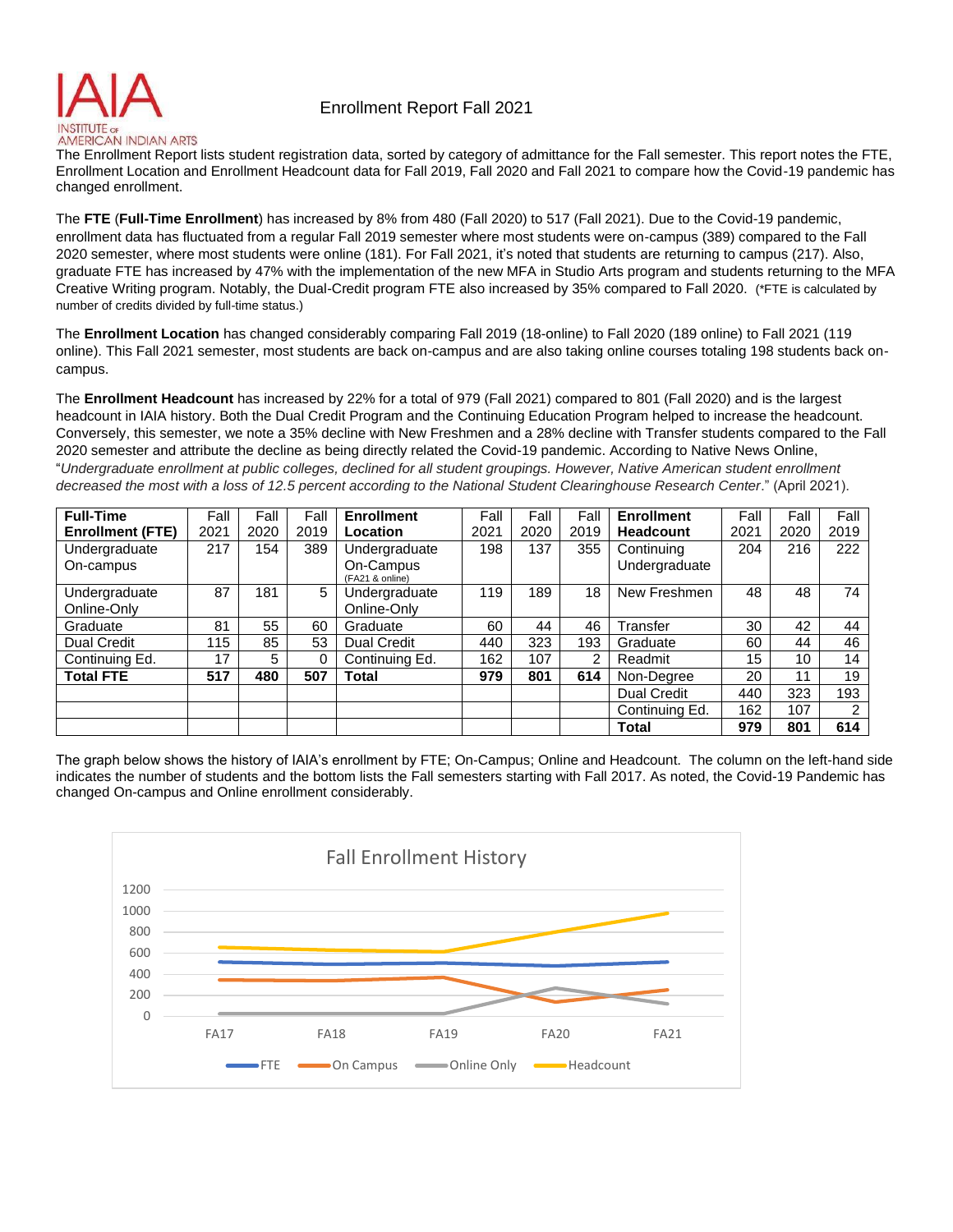The chart below lists the headcount by fulltime & part-time status and student type for Fall 2021.

|              | Undergraduate | Graduate | Non-Degree | <b>IAIA Employees</b> | Dual Credit | Continuing<br>Education | Total |
|--------------|---------------|----------|------------|-----------------------|-------------|-------------------------|-------|
| Fulltime     | 256           | 58       |            |                       |             |                         |       |
| Part-time    | 41            |          | 12         |                       | 440         | 162                     |       |
| <b>Total</b> | 271           | 60       | 12         |                       | 440         | 162                     | 979   |

The chart below lists the IAIA students by Class, FTE, Headcount, and total credits enrolled. Freshmen are the largest degree-seeking class.

| <b>Class</b>                | <b>Headcount</b> | <b>Credit Hours</b> | <b>FTE</b> |
|-----------------------------|------------------|---------------------|------------|
| Freshmen                    | 93               | 1204                | 99         |
| Sophomore                   | 82               | 1074                | 90         |
| Junior                      | 46               | 583                 | 49         |
| Senior                      | 51               | 592                 | 49         |
| Certificate                 | 25               | 157                 | 13         |
| Graduate                    | 60               | 729                 | 81         |
| Non-Degree                  | 20               | 46                  | 4          |
| <b>Dual Credit</b>          | 440              | 1374                | 115        |
| <b>Continuing Education</b> | 162              | 201                 | 17         |
| Total                       | 979              | 5816                | 517        |

The chart below lists the number of students in a major field of student including certificate, associate, baccalaureate and graduate programs. Studio Arts is the largest with a total of 132 students.

| <b>Major Field of Study</b>       | <b>Certificate</b> | <b>AA/AFA</b>  | <b>BA/BFA</b> | <b>Graduate</b> | <b>Total</b> |
|-----------------------------------|--------------------|----------------|---------------|-----------------|--------------|
| <b>Museum Studies</b>             | 16                 | 6              | 23            |                 | 45           |
| Native American Art History       | 10                 |                |               |                 | 10           |
| <b>Creative Writing</b>           |                    | $\overline{2}$ | 23            | 47              | 72           |
| Studio Arts                       |                    | 21             | 99            | 12              | 132          |
| Cinematic Arts/Technology         |                    | 6              | 51            |                 | 57           |
| <b>Native American Studies</b>    |                    | 4              |               |                 | 4            |
| <b>Indigenous Liberal Studies</b> |                    |                | 21            |                 | 21           |
| Performing Arts                   |                    | 3              | ⇁             |                 | 10           |
| Business/Entrepreneurship         | 5                  |                |               |                 | 5            |
| w/ a major                        |                    |                |               |                 |              |
| Total Degree seeking              |                    |                |               |                 | 356          |

The chart below lists the IAIA student population according to state. IAIA has representation from 36 states and 5 foreign countries this semester with New Mexico (655), California (43), Arizona (40), Oklahoma (24), Colorado (20) being the top five states represented.

| <b>State</b> | #              | <b>State</b> | #              | <b>State</b>     | #              |
|--------------|----------------|--------------|----------------|------------------|----------------|
| AK           | 11             | MI           | 12             | <b>SD</b>        | 16             |
| AZ           | 40             | <b>MN</b>    | 8              | <b>TX</b>        | 10             |
| СA           | 43             | MO           | 2              | UT               | $\overline{7}$ |
| CO           | 20             | MT           | 8              | VA               | 3              |
| CT           | 4              | <b>NC</b>    | 7              | <b>WA</b>        | 18             |
| DC           | 1              | <b>ND</b>    | 4              | WI               | 17             |
| FL.          | 5              | <b>NE</b>    | $\overline{2}$ | WV               | 1              |
| GA           | 3              | <b>NM</b>    | 655            | WY               | $\overline{2}$ |
| HI           | 2              | <b>NV</b>    | 3              | <b>Countries</b> |                |
| IA           | 1              | <b>NY</b>    | 12             | <b>Brazil</b>    | 1              |
| ID           | 5              | OH           | $\mathbf{1}$   | Canada           | 5              |
| IL.          | 5              | OK           | 24             | Columbia         | 1              |
| KS           | $\overline{2}$ | <b>OR</b>    | 9              | Japan            | 1              |
| <b>MD</b>    | 6              | PA           | $\mathbf{1}$   | Taiwan           | 1              |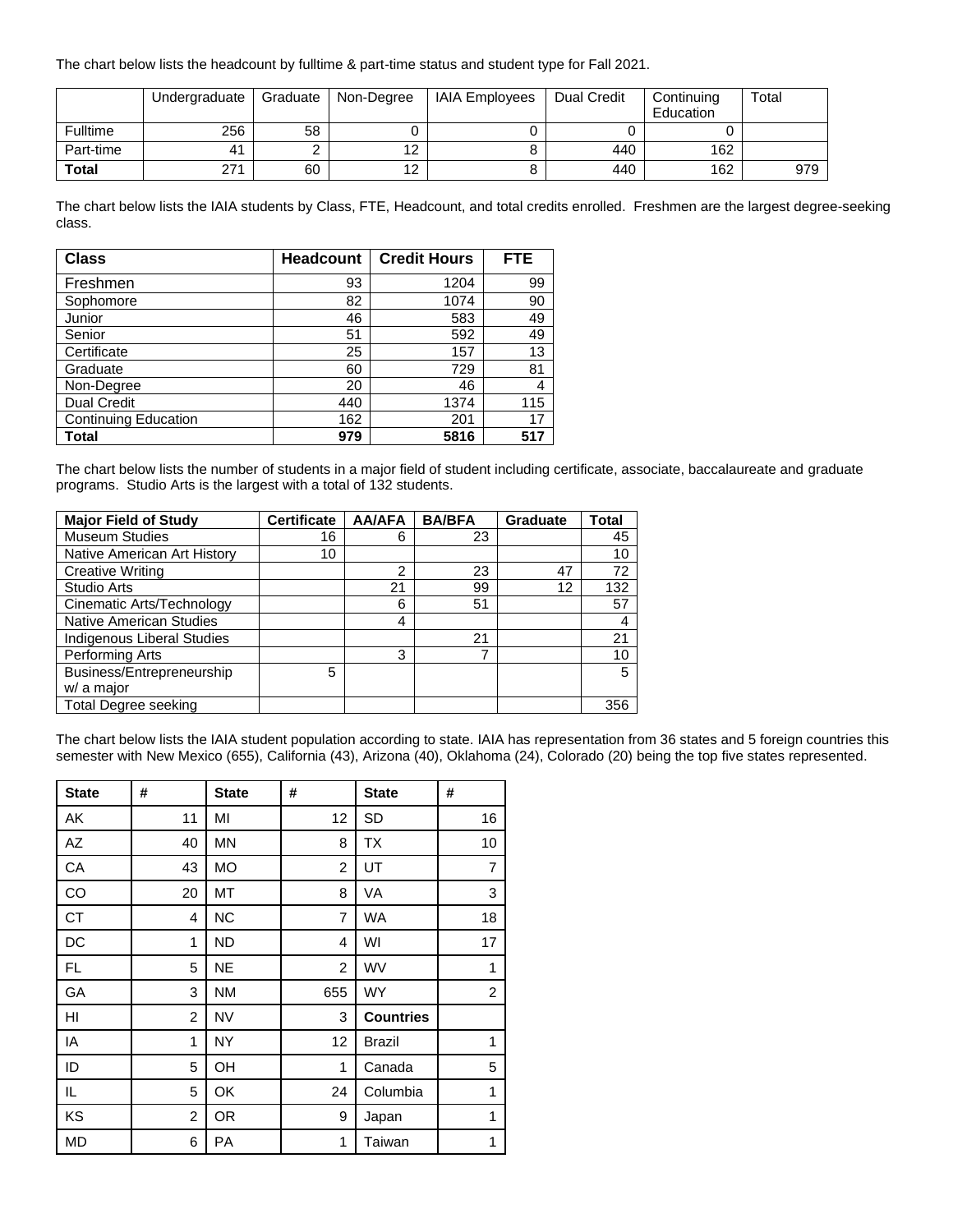The chart below lists the student-body demographics and ethnicity.

| <b>Demographics</b>       |     | <b>Ethnicity</b>                 |     |
|---------------------------|-----|----------------------------------|-----|
| <b>Tribes Represented</b> | 91  | American Indian/Alaska Native    | 461 |
| <b>States Represented</b> | 36  | <b>Black/African American</b>    | 10  |
| Average Age               | 24  | Hispanic of any race             | 182 |
| <b>ADA</b>                | 51  | Asian                            | 8   |
| Female                    | 625 | Which/Caucasian                  | 107 |
| Male                      | 354 | Native Hawaiian/Pacific Islander | 3   |
| Veteran                   | 3   | Two or more Races                | 49  |
| Housing                   | 123 | Non-Resident Alien               | 0   |
| -Residence Center         | 108 | Unknown Ethnicity                | 159 |
| -Casitas                  | 15  |                                  |     |
|                           |     | Total                            | 979 |

Below is the list of tribes from the IAIA student body in which 91 tribes are represented. The Navajo Nation is the largest with 48 students, followed by Tohono O'odham Nation of Arizona (6); Alaska Natives (5); Assiniboine Sioux Tribes of Fort Peck Indian Reservation (5); Cheyenne River Sioux Tribe of Cheyenne River Reservation (5); Jicarilla Apache Nation (5); Pueblo of Cochiti (5); Pueblo of Jemez (5); and the Rosebud Sioux Tribe of Rosebud Indian Reservation (5).

| <b>Tribe</b>                                        | <u>#</u> | <b>Tribe</b>                                                 | <u>#</u>       |
|-----------------------------------------------------|----------|--------------------------------------------------------------|----------------|
| Absentee Shawnee Tribe                              | 1        | <b>Pawnee Nation</b>                                         | 1              |
| Alaskan Native                                      | 5        | <b>Pit River Tribe</b>                                       | 1              |
| Assiniboine & Sioux Tribes of Fort Peck Indian Res. | 5        | Pueblo of Acoma                                              | 4              |
| <b>Bishop Paiute Tribe</b>                          | 2        | Pueblo of Cochiti                                            | 5              |
| <b>Blackfeet Tribe of Montana</b>                   | 2        | Pueblo of Isleta                                             | 1              |
| Caddo Nation of Oklahoma                            | 3        | Pueblo of Jemez                                              |                |
| Central Council Tlingit-Haida                       | 4        | Pueblo of Laguna                                             | 4              |
| Chemehuevi Indian Tribe of the Chemehuevi Res.      | 1        | Pueblo of Picuris                                            | 1              |
| <b>Cherokee Nation</b>                              | 2        | Pueblo of San Felipe                                         | 4              |
| Cheyenne & Arapaho Tribes, Oklahoma                 | 3        | Pueblo of Santa Ana                                          |                |
| Cheyenne River Sioux Tribe of Cheyenne River Res.   | 5        | Pueblo of Santa Clara                                        | 2              |
| Chickasaw Nation of Oklahoma                        | 3        | Pueblo of Taos                                               | 3              |
| Chippewa Cree Indians of Rocky Boy's Res. Montana   | 1        | Pueblo of Tesuque                                            | 3              |
| Choctaw Nation of Oklahoma                          | 2        | Pueblo of Zuni                                               | 4              |
| Citizen Potawatomi Nation                           | 3        | <b>Puyallup Tribe</b>                                        | 1              |
| <b>Colorado River Indian Tribes</b>                 | 1        | Pyramid Lake Paiute Tribe of Pyramid Lake Reservation        | 1              |
| <b>Comanche Nation</b>                              | 1        | <b>Quinalt Indian Nation</b>                                 | $\mathbf 1$    |
| Confederate Tribes of the Coos                      | 1        | Reno-Sparks Indian Colony                                    | 2              |
| Confederated Salish & Kootenai                      | 2        | Rosebud Sioux Tribe of Rosebud Indian Reservation            | 5              |
| Crow Creek Sioux Tribe of Crow Creek Reservation    | 3        | Sac & Fox Nation of the Mississippi in Iowa                  | 1              |
| Crow Tribe of Montana                               | 1        | Sac & Fox Nation, Oklahoma                                   |                |
| Eastern Band of the Cherokee Indians                | 3        | Saint Regis Mohawk Tribe                                     |                |
| Eastern Shoshone Tribe of Wind River Reservation    | 1        | Salt River Pima-Maricopa Indian Community                    |                |
| Fort Peck Assiniboine & Sioux Tribe                 | 1        | San Carlos Apache Tribe of San Carlos Reservation            | 2              |
| Fort Sill Apache Tribe                              | 1        | Sault Ste. Marie Tribe of Chippewa Indians                   | 1              |
| Gila River Indian Community of Gila Indian Res.     | 1        | Seminole Tribe of Florida                                    | $\overline{2}$ |
| Ho-Chunk Nation of Wisconsin                        | 2        | Shoalwater Bay Indian Tribe of Shoalwater Bay Indian<br>Res. | $\mathbf{1}$   |
| Hopi Tribe of Arizona                               | 2        | Shoshone-Bannock Tribes of Fort Hall Reservation             | 1              |
| Jicarilla Apache Nation                             | 5        | Shoshone-Paiute Tribes of the Duck Valley Reservation        | 1              |
| Kewa Pueblo                                         | 3        | Standing Rock Sioux Tribe of North & South Dakota            | 3              |
| Kiowa Tribe of Oklahoma                             | 2        | Susanville Indian Rancheria                                  | 1              |
| Little Pine First Nation                            | 1        | Tachi Yokut Tribe                                            | 1              |
|                                                     |          |                                                              |                |